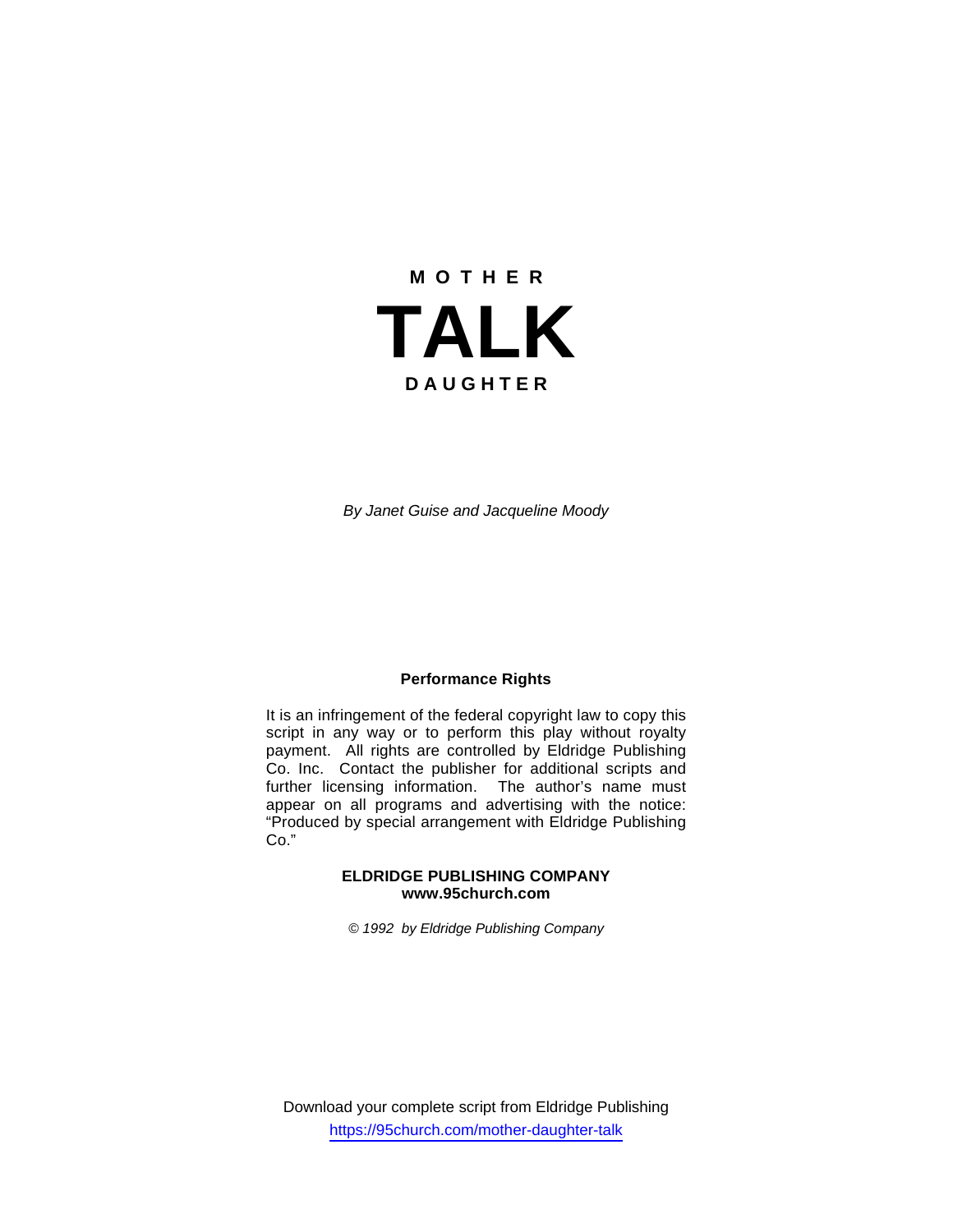### **PRODUCTION NOTES**

This play was originally presented as a reader's theater selection with all performers reading expressively from their scripts, although the material can be memorized and blocked. Because this is a vocal collage, the emphasis is on animated line delivery rather than movement and staging. No set is necessary, although clever use of different levels, stairs, pylons, or risers, will add interest to the performance. Props can be effectively mimed. Because the performers are the many voices of one mother and daughter, it is most effective if they never have eye contact with each other.

The repeated lines which are done in unison throughout the selection are intended to serve two purposes. They state the theme of this selection and they serve to mark the end of one stage in the mother/daughter relationship and the beginning of another period.

The lines do not have to be split in the manner suggested in script. They should be assigned to the persons with the best delivery. Also, the first two long monologues for the Mother and the Baby can be done by one adult and one teenage performer. When a character is not talking, she should be frozen in place.

## **CAST OF CHARACTERS**

 **3 MOTHERS 3 DAUGHTERS**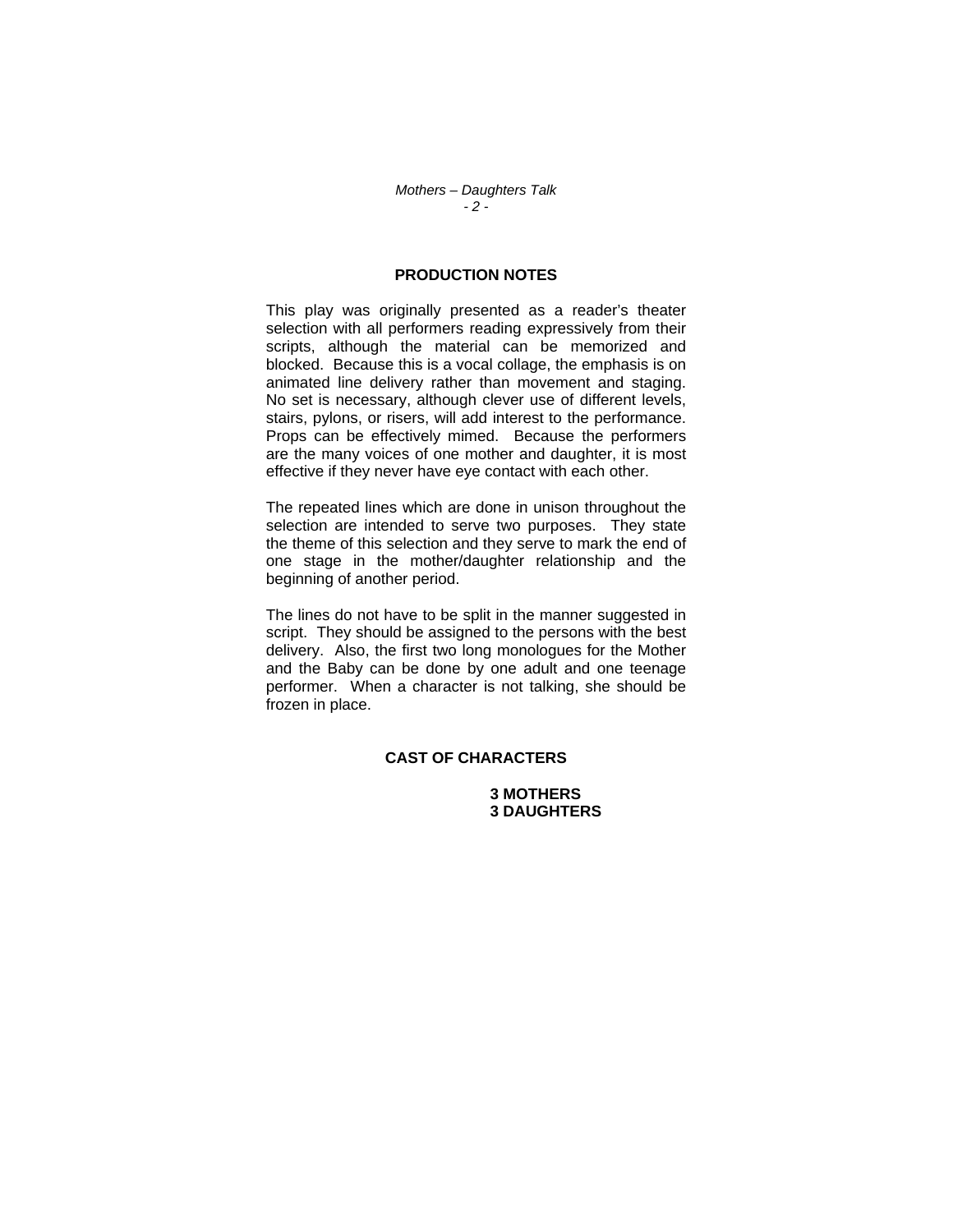#### **INTRODUCTION**

*(The introduction is the only part of this presentation where the PERFORMERS have eye contact with each other and the audience. The other actors should be frozen in place.)* 

- MOTHER 1: Since the beginning of time, mothers and their daughters have been struggling to understand each other. They have fought and loved their way from childhood to adulthood.
- DAUGHTER 1: *(With forced enthusiasm.)* Tonight we are going to celebrate the unique relationship shared by mothers and daughters. Personally, I'd rather have a root canal than celebrate this so called unique relationship, but Mom said she'd ground me if I didn't help her. *(The MOTHER gives HER an angry nudge.)* Sorry … am I grounded? *(The MOTHER only gives HER an angry stare.)* I said I was sorry.
- MOTHER 1: *(Trying to keep HER composure.)* Most of the mothers in the audience can remember thinking you were going to be a different kind of mother than the one you had. You were going to have a better relationship. You were never going to say things like, "What part of the word NO do you not understand?"
- DAUGHTER 1: *(Cutting HER MOTHER off.)* The problem is all mothers say dumb stuff like that over and over and over! I decided giving birth must cause some kind of brain damage …
- MOTHER 1: *(With controlled anger SHE interrupts her DAUGHTER.)* Obviously, the so called "perfect" relationship doesn't exist.
- DAUGHTER 1: *(Interrupting again.)* Boy! You can say that one again! *(SHE laughs at herself until she sees her MOTHER'S angry stare.)* That is your patented "you're grounded" look. Come on, Mom, give me another chance. *(HER MOTHER ignores her, but she continues to worry about being grounded all through the Mother's next set of lines.)*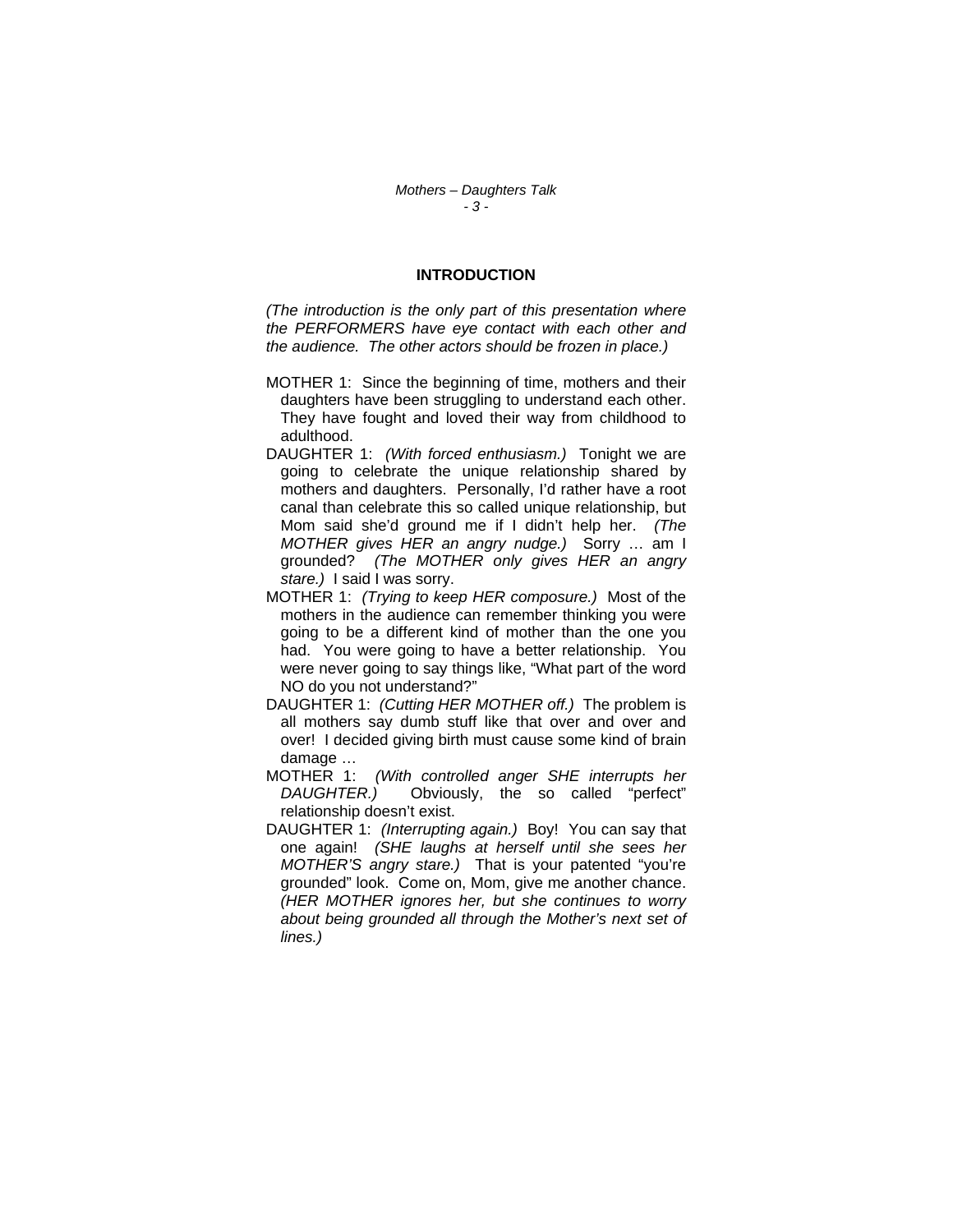- MOTHER 1: *(With controlled anger.)* Tonight we are going to take a light-hearted look at the relationship of mothers and their daughters beginning at birth and ending when the daughter becomes a mother. We will be the many voices of one universal Mother and Daughter. We will ...
- DAUGHTER 1: *(Interrupting again.)* Am I grounded? Because if I am, I would like to go on record as saying that it's cruel and unusual punishment, and I will never do that to my daughter!
- MOTHER 1: Just wait until you have kids! *(Suddenly realizing HER mistake.)* My mother used to say that!
- DAUGHTER 1: *(To the audience.)* Brain damage … they all have it. *(To MOTHER.)* Oh, let's just get this over with.
- MOTHER 1: Ladies and gentlemen, we invite you to listen to MOTHER/DAUGHTER TALK.

#### *(THEY takes their places and the chant begins.)*

ALL MOTHERS: Mothers say … ALL DAUGHTERS: Daughters say … ALL: **YOU JUST DON'T UNDERSTAND!**

- MOTHER 1: Hi baby. It's Mommy! You remember me. I'm the lady who ate all the spicy Mexican food. You are so beautiful!! I know I talked to you lots over the last 9 months, but it's so different now we can chat face to face. *(Pause.)* Feel free to interrupt me with any comments you may wish to make. Aw, look ... you yawned. I guess I must be pretty boring already. *(Baby talk.)* That was the best yawn I ever saw. Mommy loves you! Yes she does!
- MOTHER 2: Let's check you out. Aw, look at those tiny fingers. Maybe you will be a piano player. *(Baby talk.)* Mommy's girl can be anything she wants to be, *(Pause.)* within reason of course! Daddy was sooo glad to meet you last night. I never saw him be so tender or so proud. He kept saying, "You're Daddy's baby girl! You're Daddy's little girl!" You're in, kid. If you play your cards right young lady, he will move mountains to make you happy.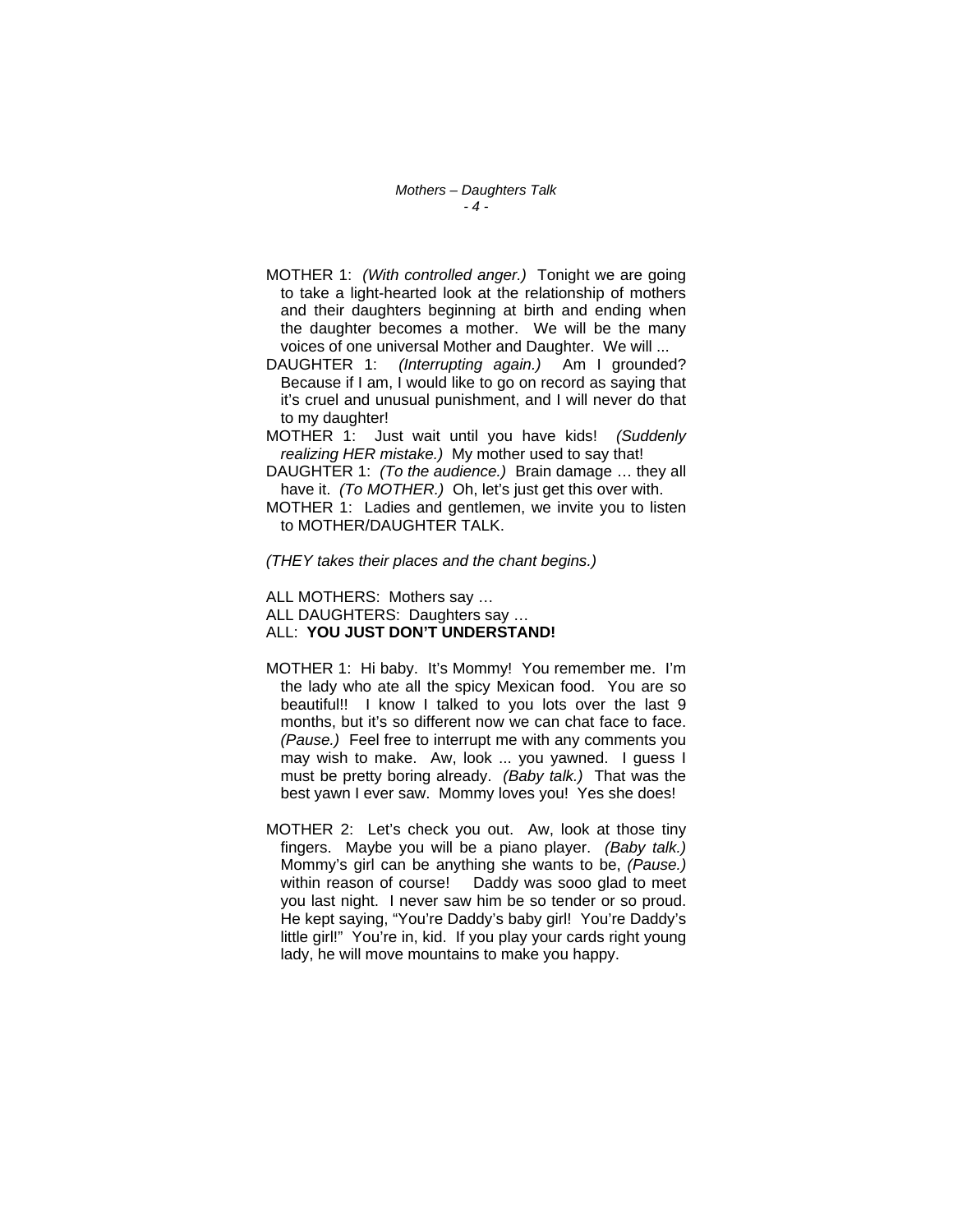*Mothers – Daughters Talk - 5 -*

- MOTHER 3: This baby thing is all new to me so we'll have to learn about it together. You are sooo beautiful! I know it just doesn't get any better than this! Your Nana said I would feel this way, but I just couldn't imagine it when she described it. *(Talking baby talk.)* She was right! Yes she was!
- MOTHER 1: You're gonna love your Nana. I just can't wait for you to get to know each other. I didn't always listen to her when I was growing up, but you and I are going to be sooo different! Yes we are! Your Nana said our differences were just a natural part of growing up, but that just can't be.
- MOTHER 3: Surely you'll never find me as embarrassing as I used to find her. Don't get me wrong; I love your Nana, but we were so different!
- MOTHER 2: It was like … one day I realized this and the battle was on. I was so hard on her during those years.
- MOTHER 1: I am still sorry for some of the things I thought and most of the things I actually said. I guess it actually surprises me that she loved me in spite of all that happened. Remind me to tell her that.
- MOTHER 3: Though now that I look at you ...
- MOTHER 2: And now that I actually feel the way I feel ... I think I know what got your Nana through those tough days.
- ALL MOTHERS: I LOVE YOU SOO MUCH!!!
- MOTHER 1: We need to set down a few rules if we're going to get off to a good start. Let me begin by promising to take very good care of you. I will feed you, change you, and teach you everything I know.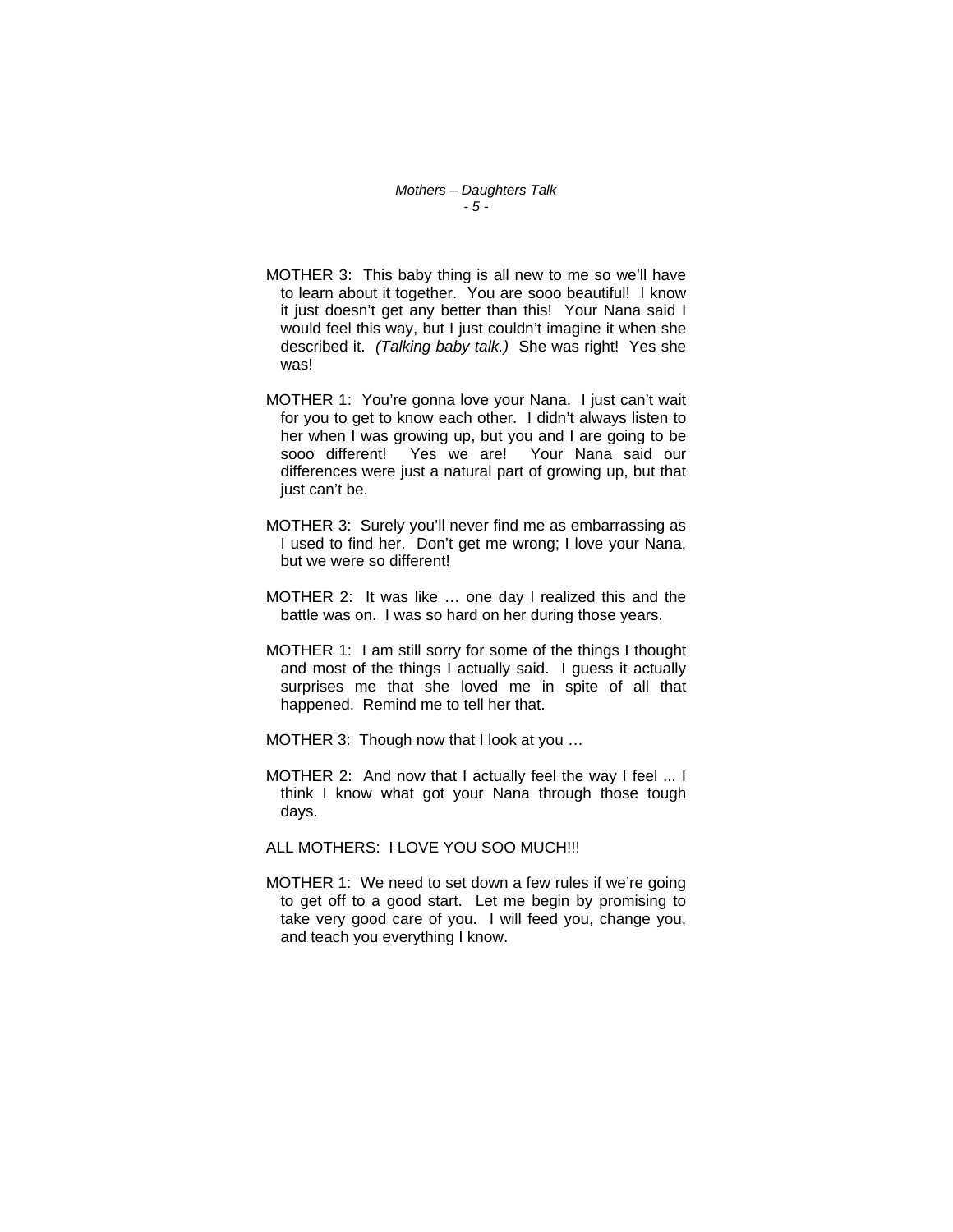- MOTHER 2: I'll always be there for you, and I'll always listen to what you have to say. I also promise to take you to God's house and to teach you all I've learned about Him.
- MOTHER 3: Your Nana taught me, and she and God expect me to pass it on. You're gonna love Him! Oh … and God … I'm sorry for some of the things I said during labor. You got me through it … and she's just the most wonderful baby in the world! Thanks!
- MOTHER 1: To continue the promise … I further promise NEVER to say the following phrases:
- MOTHER 2: You're going to wear that?!!
- MOTHER 3: This is going to hurt me more than it hurts you.
- MOTHER 1: Do I look like a money tree?
- MOTHER 2: Do you want me to give you something to cry about?
- MOTHER 3: I'm your Mother not your maid.
- ALL MOTHERS: AND LAST BUT NOT LEAST …
- MOTHER 1: It's not what you SAID …
- MOTHER 2: It's the WAY …
- MOTHER 3: You said it!
- MOTHER 1: Home tomorrow … I hope I'm up to it. I want to be the best mommy, but I'm scared.
- MOTHER 2: What if I fail? What if I let something happen to you? What if I disappoint you?